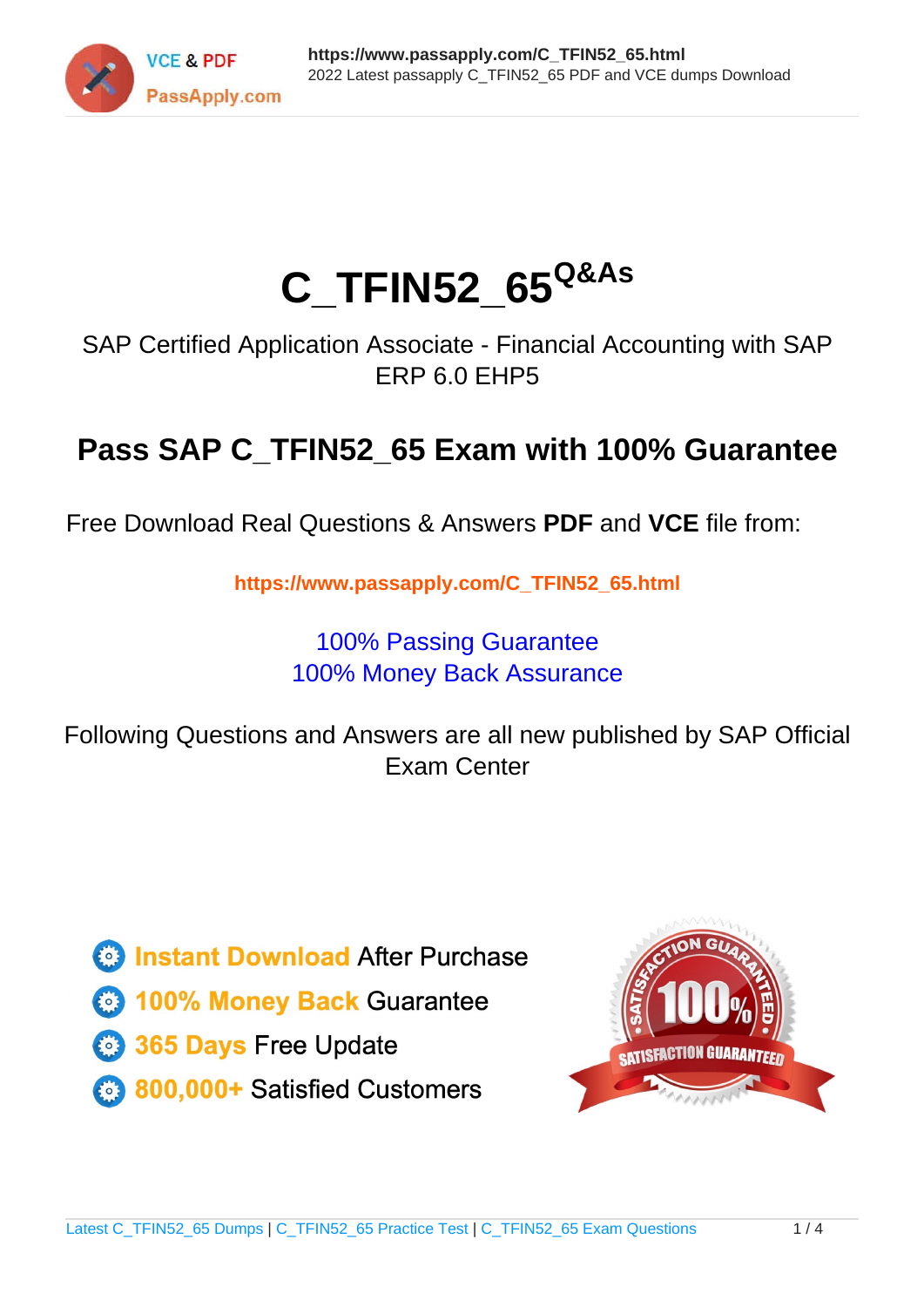

#### **QUESTION 1**

What are the prerequisites for setting up cross-company cost accounting? (Choose two)

- A. The same chart of accounts is used for all company codes.
- B. The same fiscal year is used for all company codes.
- C. The same variant for open periods is used for all company codes.
- D. The same currency is used for all company codes.

Correct Answer: AB

#### **QUESTION 2**

Which of the following objects can be used to derivate segments automatically?

- A. Profit center
- B. G/L account
- C. Functional area
- D. Cost center
- Correct Answer: A

#### **QUESTION 3**

A customer wants to use document splitting to enable balance sheets by segments.

How do you set up the document split? (Choose two)

- A. Assign all document types to business transactions and business transaction variants.
- B. Define splitting rules.
- C. Define a non-leading ledger for the split documents.
- D. Assign the splitting method to the transaction variant.

Correct Answer: AB

#### **QUESTION 4**

Which interactive function is provided by the SAP List Viewer?

A. Creation of worklists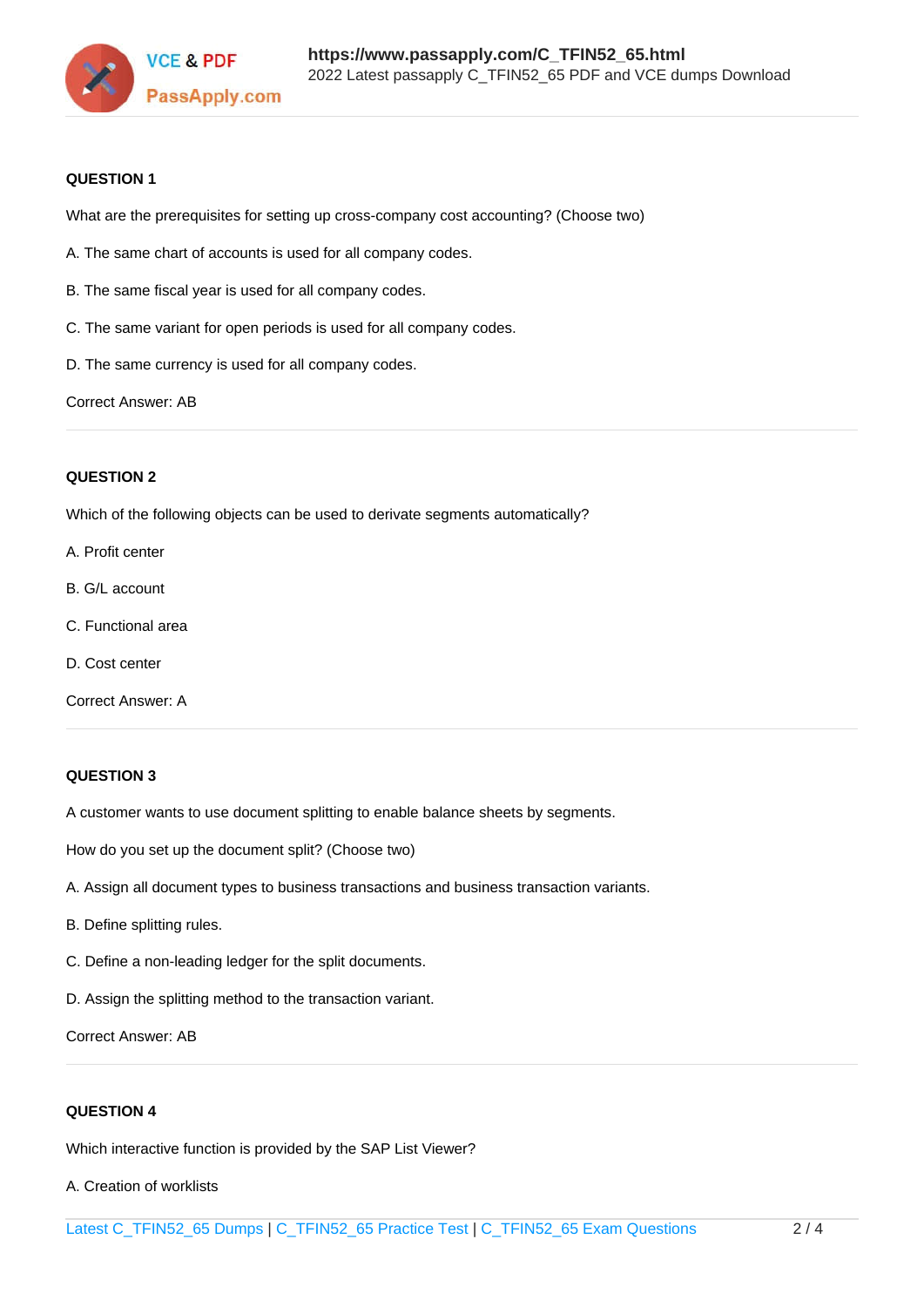

- B. Use of the report-report interface
- C. Mass reversal
- D. Creation of subtotals for specific values

Correct Answer: D

#### **QUESTION 5**

What do you define when you configure a dunning procedure?

- A. Dunning levels and the language of the dunning note
- B. Dunning levels and account determination to post dunning interest
- C. Dunning charges for each dunning level and customers to be dunned
- D. Dunning levels and dunning charges for each dunning level

Correct Answer: D

[Latest C\\_TFIN52\\_65](https://www.passapply.com/C_TFIN52_65.html) **[Dumps](https://www.passapply.com/C_TFIN52_65.html)** 

[C\\_TFIN52\\_65 Practice Test](https://www.passapply.com/C_TFIN52_65.html) [C\\_TFIN52\\_65 Exam](https://www.passapply.com/C_TFIN52_65.html)

**[Questions](https://www.passapply.com/C_TFIN52_65.html)**